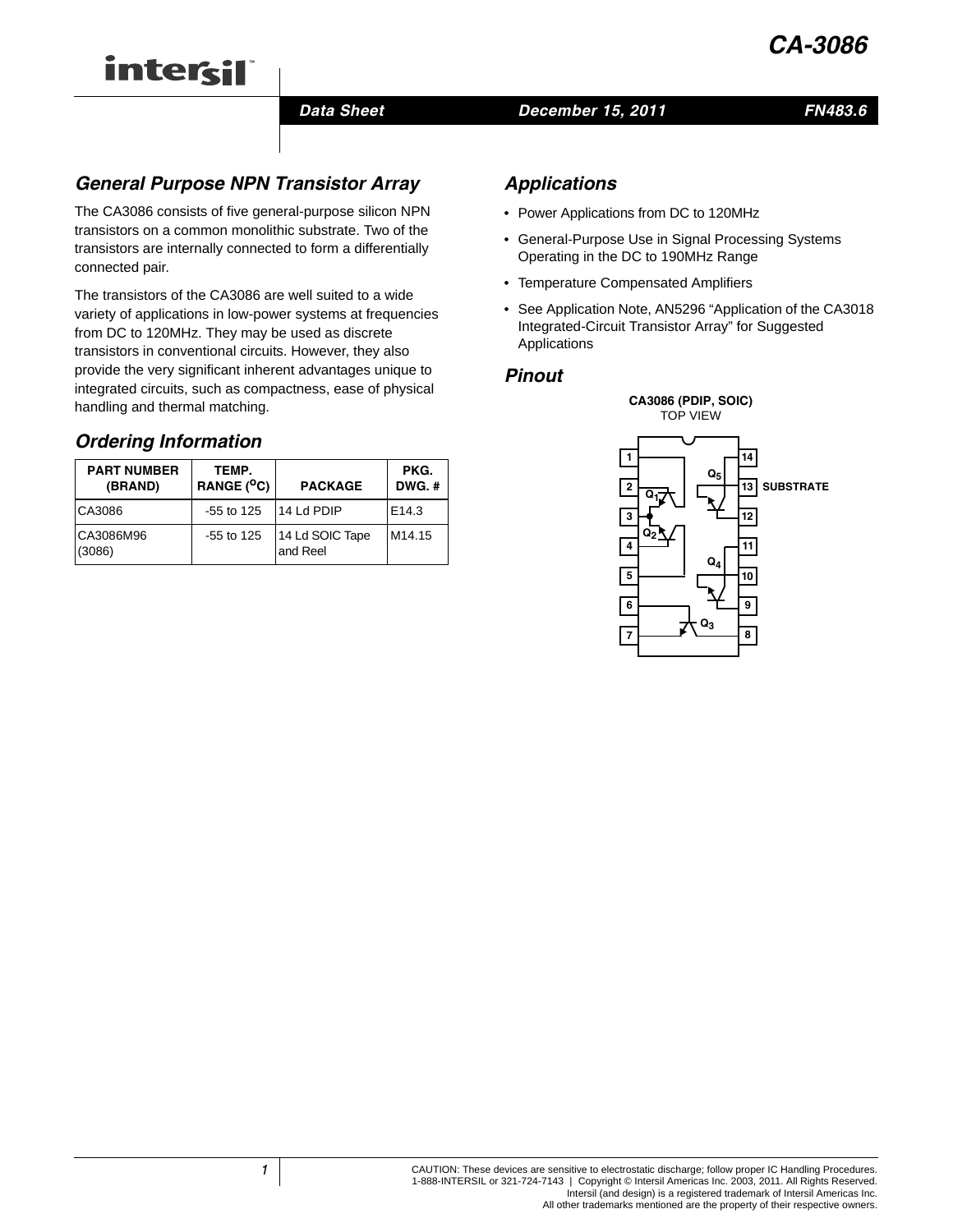### Absolute Maximum Ratings **Thermal Information**

The following ratings apply for each transistor in the device:

| Collector-to-Base Voltage, V <sub>CBO</sub> 20V                    |  |
|--------------------------------------------------------------------|--|
| Collector-to-Substrate Voltage, $V_{\text{Cl}\Omega}$ (Note 1) 20V |  |
| Emitter-to-Base Voltage, $V_{FBO}$ 5V                              |  |
|                                                                    |  |
|                                                                    |  |

## **Operating Conditions**

Temperature Range  $\ldots \ldots \ldots \ldots \ldots \ldots \ldots \ldots \ldots \cdot 55^0C$  to 125<sup>o</sup>C

| Thermal Resistance (Typical, Note 2)                                       |     | $\theta$ JA ( <sup>O</sup> C/W) $\theta$ JC ( <sup>O</sup> C/W) |
|----------------------------------------------------------------------------|-----|-----------------------------------------------------------------|
| PDIP Package                                                               | 110 | N/A                                                             |
| SOIC Package                                                               | 130 | N/A                                                             |
| Maximum Power Dissipation (Any one transistor)300mW                        |     |                                                                 |
| Maximum Junction Temperature (Plastic Package) 150°C                       |     |                                                                 |
| Maximum Storage Temperature Range -65 <sup>o</sup> C to 150 <sup>o</sup> C |     |                                                                 |
| (SOIC - Lead Tips Only)                                                    |     |                                                                 |

*CAUTION: Stresses above those listed in "Absolute Maximum Ratings" may cause permanent damage to the device. This is a stress only rating and operation of the device at these or any other conditions above those indicated in the operational sections of this specification is not implied.*

#### NOTES:

- 1. The collector of each transistor in the CA3086 is isolated from the substrate by an integral diode. The substrate (Terminal 13) must be connected to the most negative point in the external circuit to maintain isolation between transistors and to provide for normal transistor action. To avoid undesirable coupling between transistors, the substrate (Terminal 13) should be maintained at either DC or signal (AC) ground. A suitable bypass capacitor can be used to establish a signal ground.
- 2.  $\theta$ <sub>JA</sub> is measured with the component mounted on an evaluation PC board in free air.

### **Electrical Specifications** T<sub>A</sub> = 25<sup>o</sup>C, For Equipment Design

| <b>PARAMETER</b>                             | <b>SYMBOL</b>    | <b>TEST CONDITIONS</b>           | MIN | <b>TYP</b> | <b>MAX</b> | <b>UNITS</b> |
|----------------------------------------------|------------------|----------------------------------|-----|------------|------------|--------------|
| Collector-to-Base Breakdown Voltage          | $V_{(BR)CBO}$    | $I_C = 10 \mu A$ , $I_E = 0$     | 20  | 60         |            | V            |
| Collector-to-Emitter Breakdown Voltage       | $V_{(BR)CEO}$    | $I_C = 1 \text{ mA}$ , $I_R = 0$ | 15  | 24         |            | V            |
| Collector-to-Substrate Breakdown Voltage     | $V_{(BR)ClO}$    | $I_C = 10 \mu A$ , $I_{Cl} = 0$  | 20  | 60         |            | V            |
| Emitter-to-Base Breakdown Voltage            | $V_{(BR)EBO}$    | $I_F = 10 \mu A$ , $I_C = 0$     | 5   |            |            | V            |
| Collector-Cutoff Current (Figure 1)          | <sup>I</sup> CBO | $V_{CR} = 10V$ , $I_F = 0$ ,     | ٠   | 0.002      | 100        | nA           |
| Collector-Cutoff Current (Figure 2)          | <sup>I</sup> CEO | $V_{CF} = 10V$ , $I_B = 0$ ,     |     | (Figure 2) | 5          | μA           |
| DC Forward-Current Transfer Ratio (Figure 3) | $n_{FE}$         | $V_{CE} = 3V$ , $I_C = 1mA$      | 40  | 100        |            |              |

### **Electrical Specifications** T<sub>A</sub> = 25<sup>o</sup>C, Typical Values Intended Only for Design Guidance

| <b>PARAMETER</b>                                  | <b>SYMBOL</b>                | <b>TEST CONDITIONS</b>                                      |                  | <b>TYPICAL</b><br><b>VALUES</b> | <b>UNITS</b>        |
|---------------------------------------------------|------------------------------|-------------------------------------------------------------|------------------|---------------------------------|---------------------|
| DC Forward-Current Transfer Ratio                 | $h_{FE}$                     | $V_{\text{CF}} = 3V$                                        | $I_C = 10mA$     | 100                             |                     |
| (Figure 3)                                        |                              |                                                             | $I_C = 10 \mu A$ | 54                              |                     |
| Base-to-Emitter Voltage (Figure 4)                | $V_{\text{BF}}$              | $V_{\text{CF}} = 3V$                                        | $I_F = 1$ mA     | 0.715                           | V                   |
|                                                   |                              |                                                             | $I_F = 10mA$     | 0.800                           | V                   |
| $V_{BE}$ Temperature Coefficient (Figure 5)       | $\Delta V_{\rm RF}/\Delta T$ | $V_{CE} = 3V$ , $I_C = 1$ mA                                |                  | $-1.9$                          | $mV$ <sup>O</sup> C |
| Collector-to-Emitter<br><b>Saturation Voltage</b> | VCE SAT                      | $I_B = 1mA$ , $I_C = 10mA$                                  |                  | 0.23                            | $\vee$              |
| Noise Figure (Low Frequency)                      | <b>NF</b>                    | f = 1kHz, $V_{CE}$ = 3V, $I_C$ = 100µA,<br>$R_S = 1k\Omega$ |                  | 3.25                            | dB                  |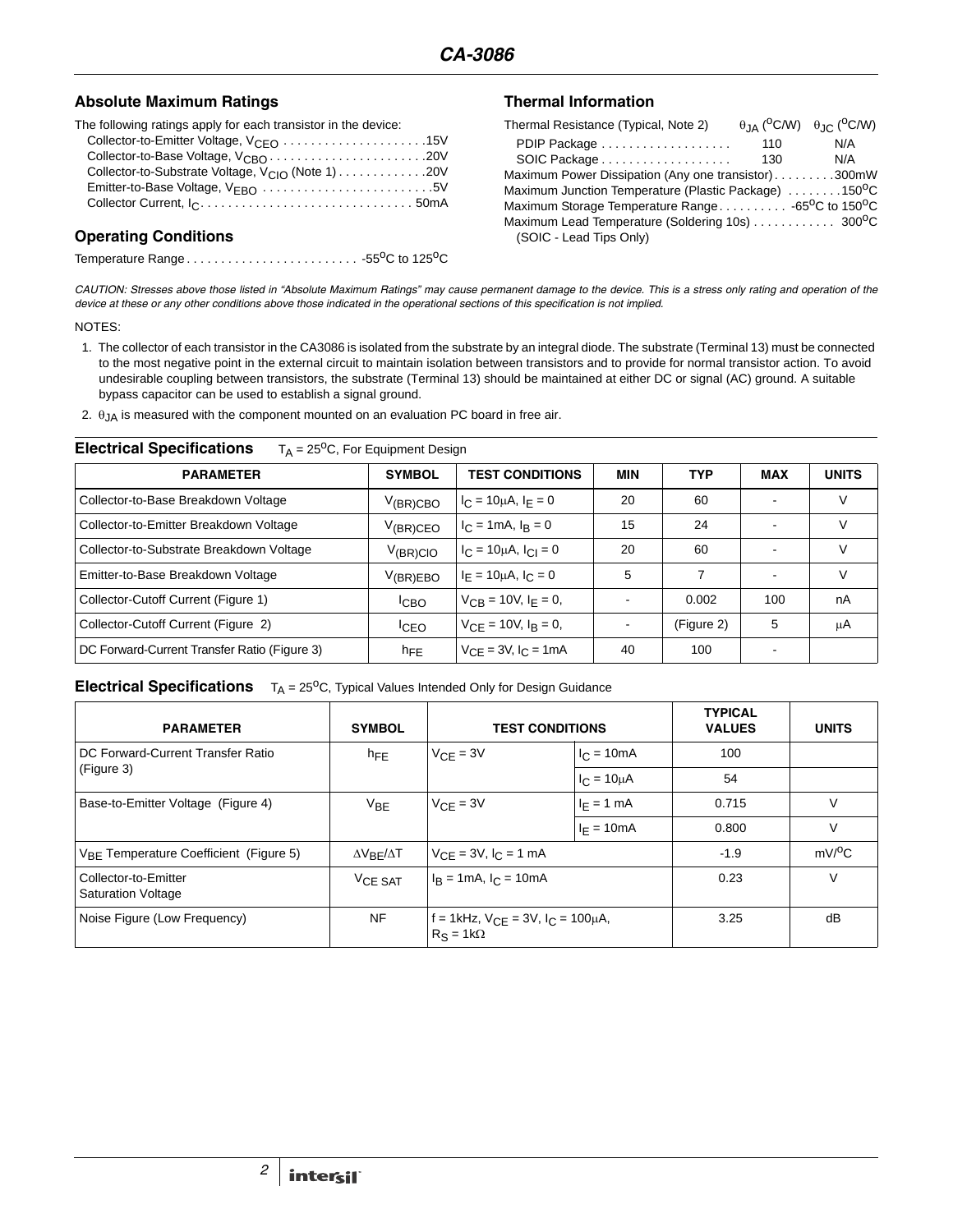| <b>PARAMETER</b>                                                           | <b>SYMBOL</b>    | <b>TEST CONDITIONS</b>                 | <b>TYPICAL</b><br><b>VALUES</b> | <b>UNITS</b>   |
|----------------------------------------------------------------------------|------------------|----------------------------------------|---------------------------------|----------------|
| Low-Frequency, Small-Signal Equivalent-<br><b>Circuit Characteristics:</b> |                  | f = 1kHz, $V_{CF}$ = 3V, $I_C$ = 1mA   |                                 |                |
| Forward Current-Transfer Ratio<br>(Figure 6)                               | $h_{FE}$         |                                        | 100                             |                |
| Short-Circuit Input Impedance<br>(Figure 6)                                | $h_{\text{IE}}$  |                                        | 3.5                             | $k\Omega$      |
| Open-Circuit Output Impedance<br>(Figure 6)                                | $h_{OE}$         |                                        | 15.6                            | $\mu S$        |
| Open-Circuit Reverse-Voltage<br>Transfer Ratio (Figure 6)                  | $h_{RE}$         |                                        | $1.8 \times 10^{-4}$            |                |
| <b>Admittance Characteristics:</b>                                         |                  | $f = 1MHz, V_{CF} = 3V, I_{C} = 1mA$   |                                 |                |
| <b>Forward Transfer Admittance</b><br>(Figure 7)                           | <b>YFE</b>       |                                        | $31 - j1.5$                     | m <sub>S</sub> |
| Input Admittance (Figure 8)                                                | <b>YIE</b>       |                                        | $0.3 + j0.04$                   | mS             |
| Output Admittance (Figure 9)                                               | <b>YOE</b>       |                                        | $0.001 + j0.03$                 | mS             |
| <b>Reverse Transfer Admittance</b><br>(Figure 10)                          | <b>YRE</b>       |                                        | See Figure 10                   | $\sim$         |
| Gain-Bandwidth Product (Figure 11)                                         | fτ               | $V_{CE} = 3V$ , $I_C = 3mA$            | 550                             | <b>MHz</b>     |
| Emitter-to-Base Capacitance                                                | C <sub>EBO</sub> | $V_{EB} = 3V, I_E = 0$                 | 0.6                             | pF             |
| Collector-to-Base Capacitance                                              | C <sub>CBO</sub> | $V_{CB} = 3V, I_C = 0$                 | 0.58                            | pF             |
| Collector-to-Substrate Capacitance                                         | C <sub>ClO</sub> | $V_{C}$ <sub>1</sub> = 3V, $I_{C}$ = 0 | 2.8                             | pF             |

# **Electrical Specifications**  $T_A = 25^{\circ}$ C, Typical Values Intended Only for Design Guidance (Continued)

# *Typical Performance Curves*





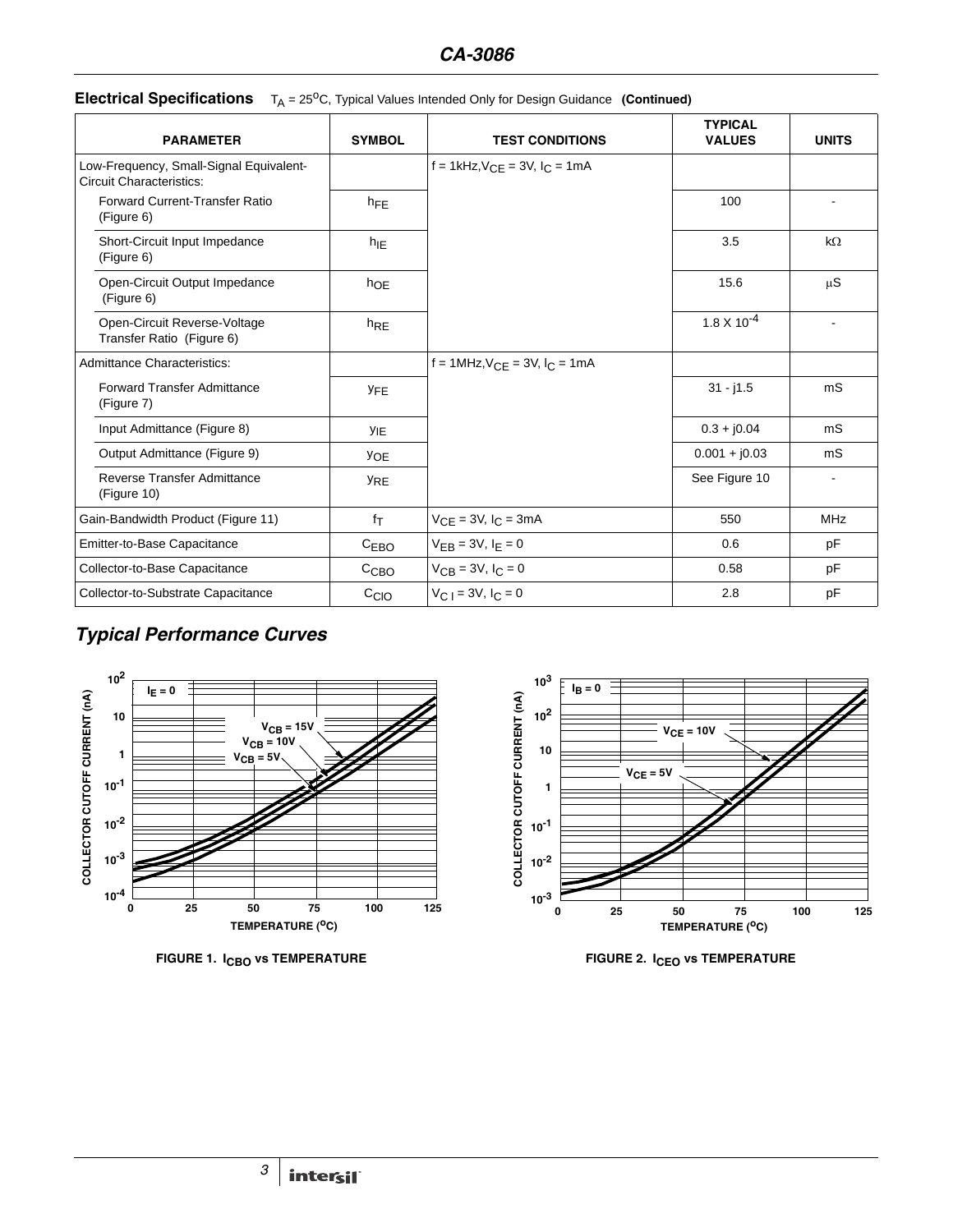

# *Typical Performance Curves* **(Continued)**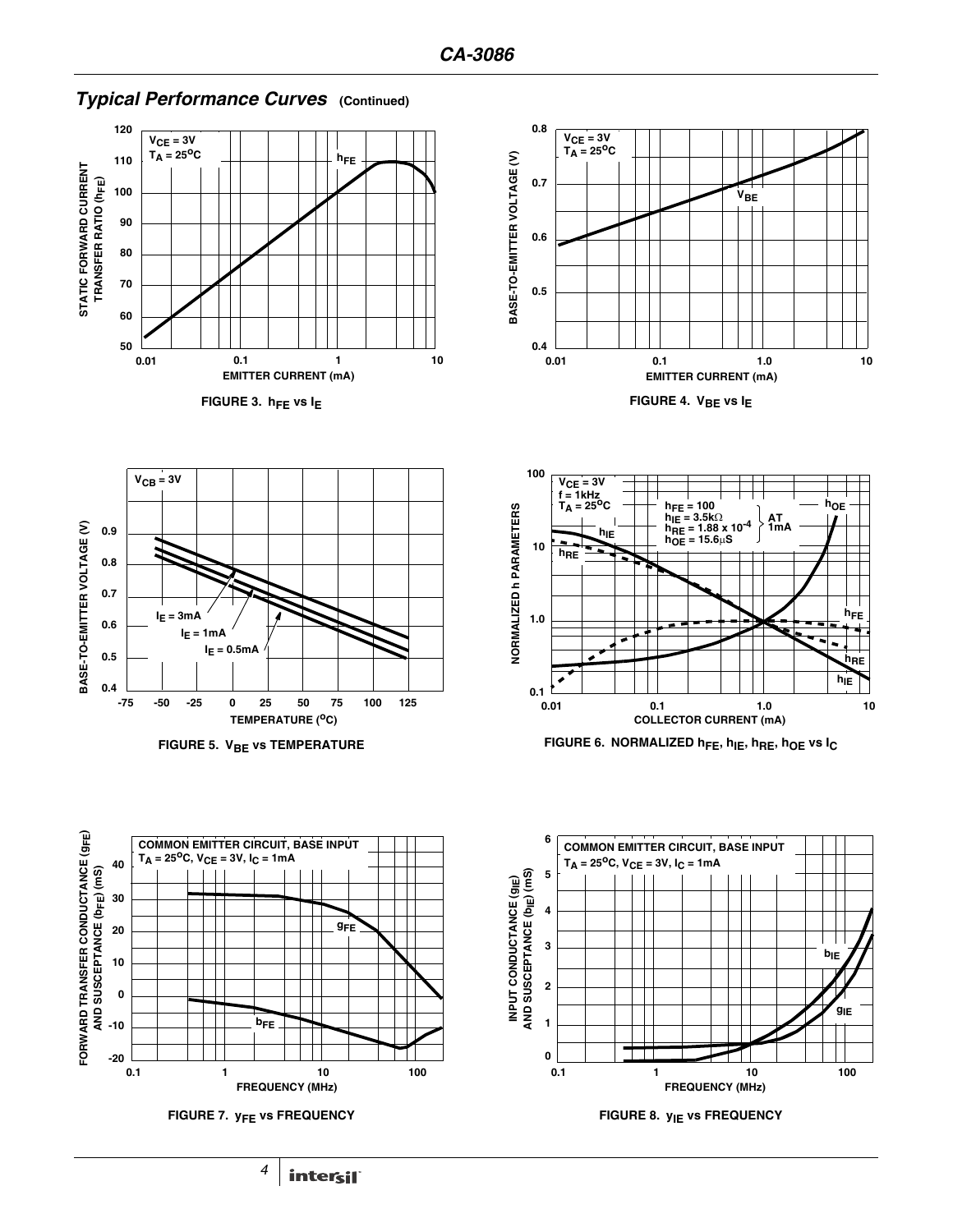

# *Typical Performance Curves* **(Continued)**



**FIGURE 11. f<sub>T</sub> vs I<sub>C</sub>**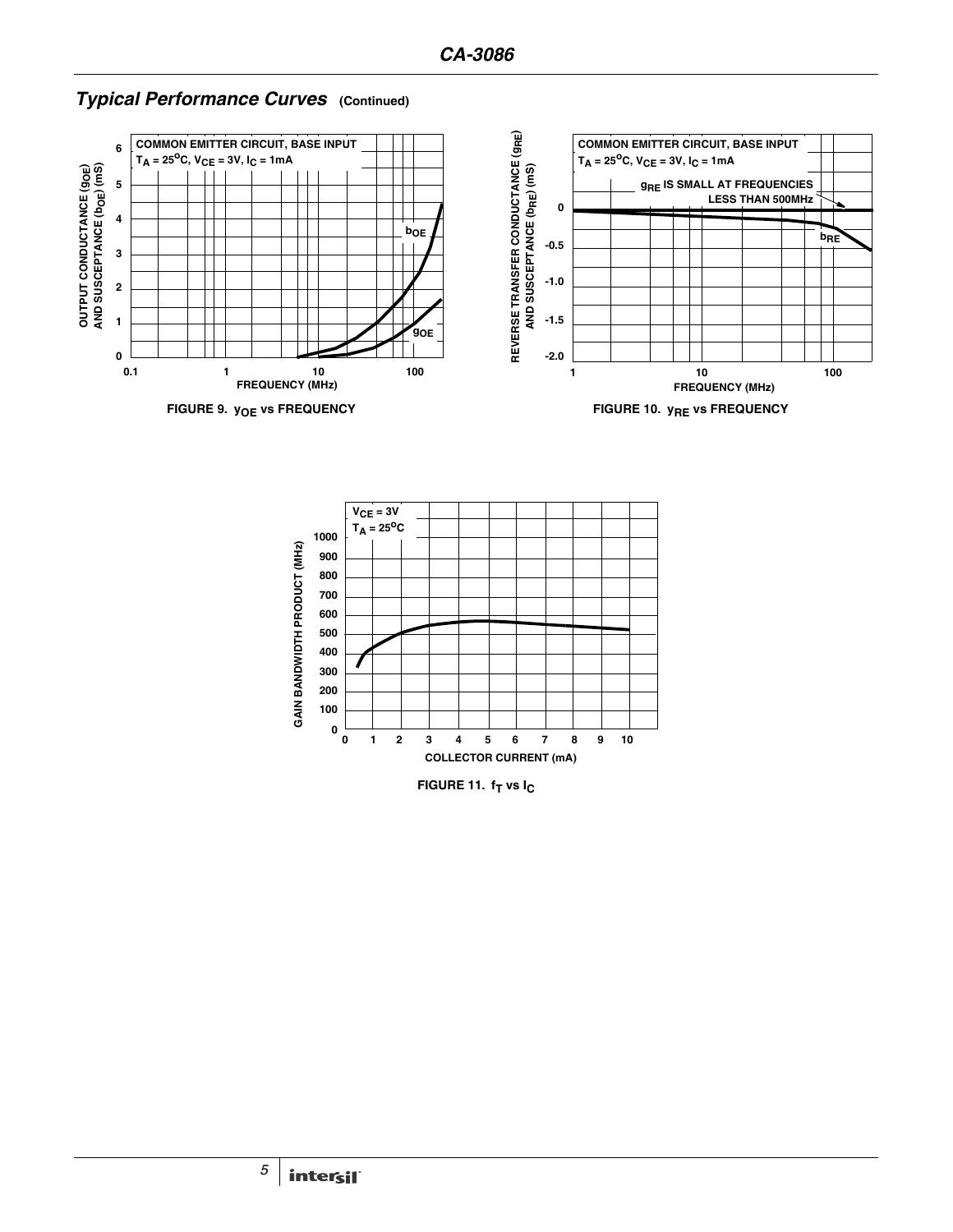# *Dual-In-Line Plastic Packages (PDIP)*



#### NOTES:

- 1. Controlling Dimensions: INCH. In case of conflict between English and Metric dimensions, the inch dimensions control.
- 2. Dimensioning and tolerancing per ANSI Y14.5M**-**1982.
- 3. Symbols are defined in the "MO Series Symbol List" in Section 2.2 of Publication No. 95.
- 4. Dimensions A, A1 and L are measured with the package seated in JEDEC seating plane gauge GS**-**3.
- 5. D, D1, and E1 dimensions do not include mold flash or protrusions. Mold flash or protrusions shall not exceed 0.010 inch (0.25mm).
- 6. E and  $|e_A|$  are measured with the leads constrained to be perpendicular to datum  $\vert$  -C- $\vert$ .
- 7.  $e_B$  and  $e_C$  are measured at the lead tips with the leads unconstrained.  $e_C$  must be zero or greater.
- 8. B1 maximum dimensions do not include dambar protrusions. Dambar protrusions shall not exceed 0.010 inch (0.25mm).
- 9. N is the maximum number of terminal positions.
- 10. Corner leads (1, N, N/2 and N/2 + 1) for E8.3, E16.3, E18.3, E28.3, E42.6 will have a B1 dimension of 0.030 - 0.045 inch (0.76 - 1.14mm).

#### **E14.3 (JEDEC MS-001-AA ISSUE D) 14 LEAD DUAL-IN-LINE PLASTIC PACKAGE**

|                | <b>INCHES</b> |            | <b>MILLIMETERS</b> |            |                              |
|----------------|---------------|------------|--------------------|------------|------------------------------|
| <b>SYMBOL</b>  | <b>MIN</b>    | <b>MAX</b> | <b>MIN</b>         | <b>MAX</b> | <b>NOTES</b>                 |
| A              |               | 0.210      |                    | 5.33       | 4                            |
| A <sub>1</sub> | 0.015         |            | 0.39               |            | 4                            |
| A <sub>2</sub> | 0.115         | 0.195      | 2.93               | 4.95       | ٠                            |
| B              | 0.014         | 0.022      | 0.356              | 0.558      | ٠                            |
| <b>B1</b>      | 0.045         | 0.070      | 1.15               | 1.77       | 8                            |
| С              | 0.008         | 0.014      | 0.204              | 0.355      |                              |
| D              | 0.735         | 0.775      | 18.66              | 19.68      | 5                            |
| D <sub>1</sub> | 0.005         |            | 0.13               |            | 5                            |
| Е              | 0.300         | 0.325      | 7.62               | 8.25       | 6                            |
| E1             | 0.240         | 0.280      | 6.10               | 7.11       | 5                            |
| e              |               | 0.100 BSC  | 2.54 BSC           |            | $\qquad \qquad \blacksquare$ |
| $e_A$          |               | 0.300 BSC  |                    | 7.62 BSC   |                              |
| $e_{B}$        |               | 0.430      |                    | 10.92      | $\overline{7}$               |
| L              | 0.115         | 0.150      | 2.93               | 3.81       | $\overline{\mathbf{4}}$      |
| N              | 14            |            | 14                 |            | 9                            |

Rev. 0 12/93